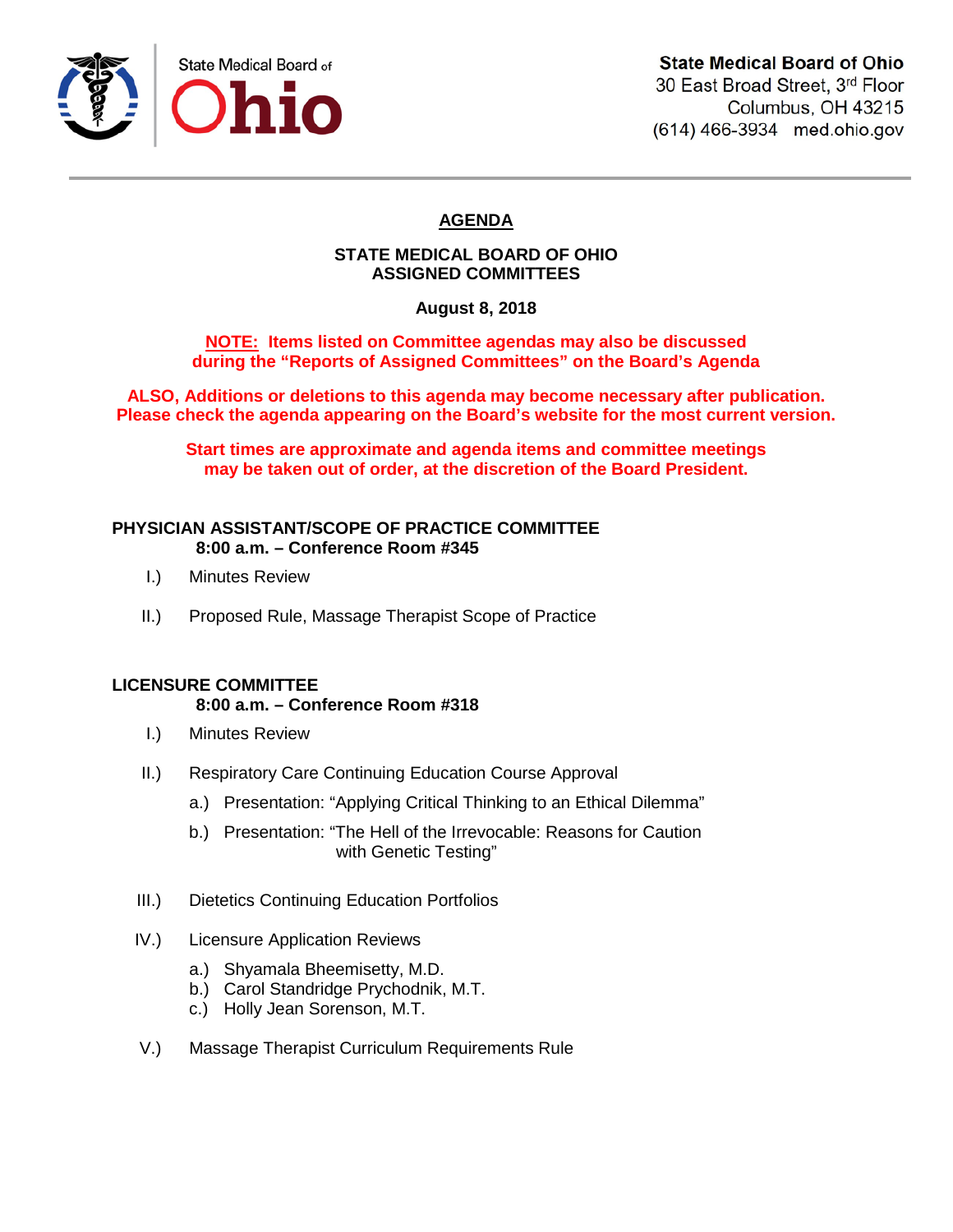#### **FINANCE COMMITTEE 8:30 a.m. – Conference Room # 335**

- I.) Minutes Review
- II.) Officer or Staff Reports
	- a.) Medical Board Fiscal Update
	- b.) Other Reports
- III.) Existing Medical Board Fiscal Matters
- IV.) New Medical Board Fiscal Matters
- V.) Action Item

## **POLICY COMMITTEE**

## **9:15 a.m. – Conference Room # 336**

- I.) Minutes Review
- II.) Legislative Review
- III.) Rule Review Update
- IV.) Board Metrics Internal Management Rules

### **MEDICAL MARIJUANA EXPERT REVIEW COMMITTEE Approximately 2:30 p.m. – Conference Room # 336**

I.) Guidelines for Subject Matter Experts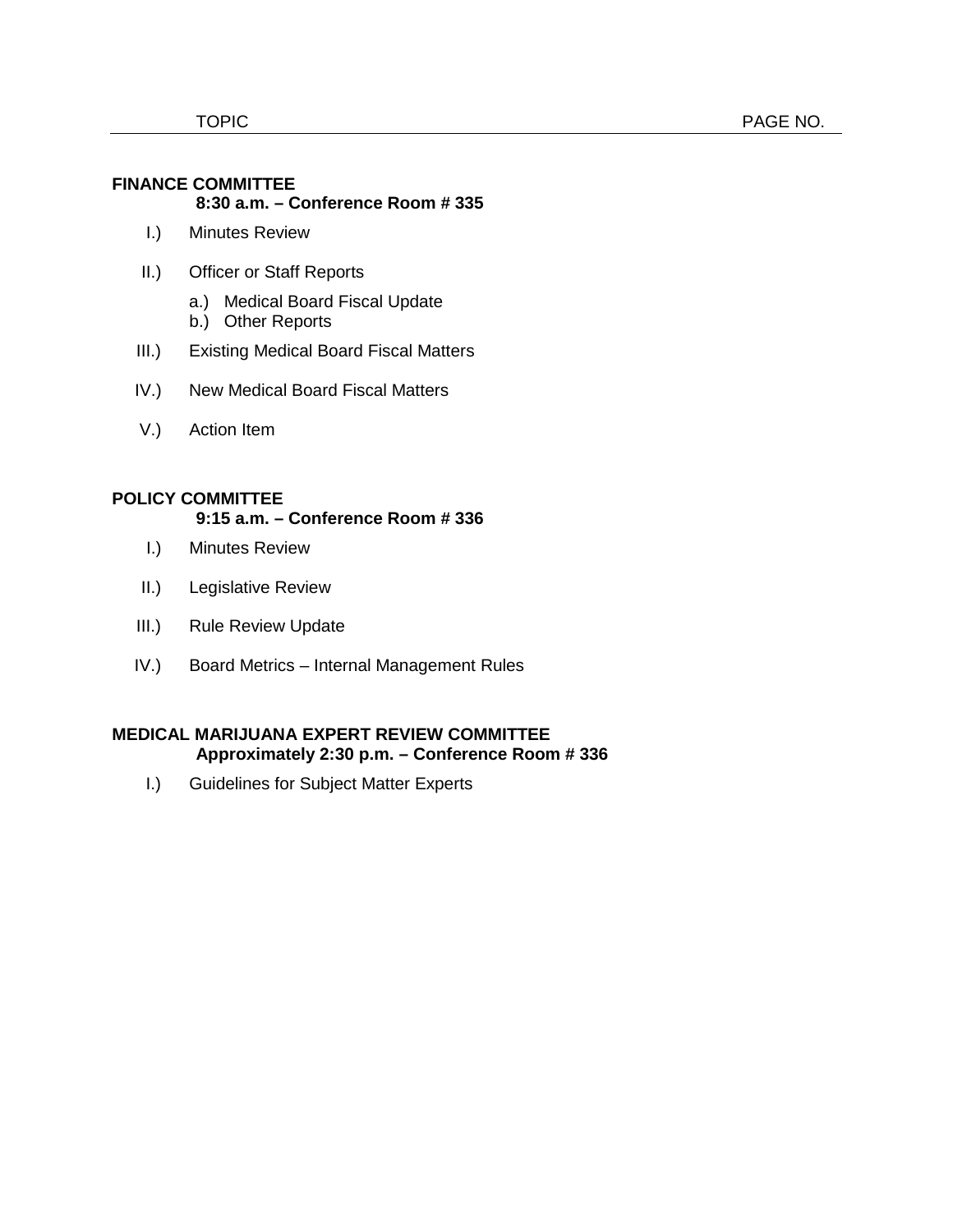

# **State Medical Board of Ohio**

30 East Broad Street, 3rd Floor Columbus, OH 43215 (614) 466-3934 med.ohio.gov

# **AGENDA**

James A. Rhodes State Office Tower 30 E. Broad St., Columbus, OH 43215, 3rd Floor August 8, 2018 – 9:45 a.m.

**NOTE: Additions to this agenda may become necessary. Please check the agenda appearing on the Board's website for the most current version.**

**Agenda items may be discussed out of order, at the discretion of the Board President.**

- I. ROLL CALL
- II. MINUTES REVIEW July 11, 2018 Board Meeting

## III. APPLICANTS FOR LICENSURE

- a.) Physicians
- b.) Allied Professionals
- c.) Certificates to Recommend Medical Marijuana
- IV. REPORTS AND RECOMMENDATIONS
	- a.) Stephen S. Brown, M.D. (Huntington, WV)
	- b.) Anthony G. Conrardy, M.D. (Salem, WI)
	- c.) Anthony J. DiCello (Upper Arlington, OH)

## V. PROPOSED FINDINGS AND PROPOSED ORDERS

- a.) Mahmoud Abou El Soud, M.D. (Moreland Hills, OH)
- b.) Kirsten Nicole Bray, M.D. (Concord, NC)
- c.) James R. Taylor, III, L.M.T. (Columbus, OH)
- VI. FINDINGS, ORDERS, AND JOURNAL ENTRIES
	- a.) Anna Marie Bowers, M.T. (Burton, OH)
- VII. EXECUTIVE SESSION I
- VIII. EXECUTIVE SESSION II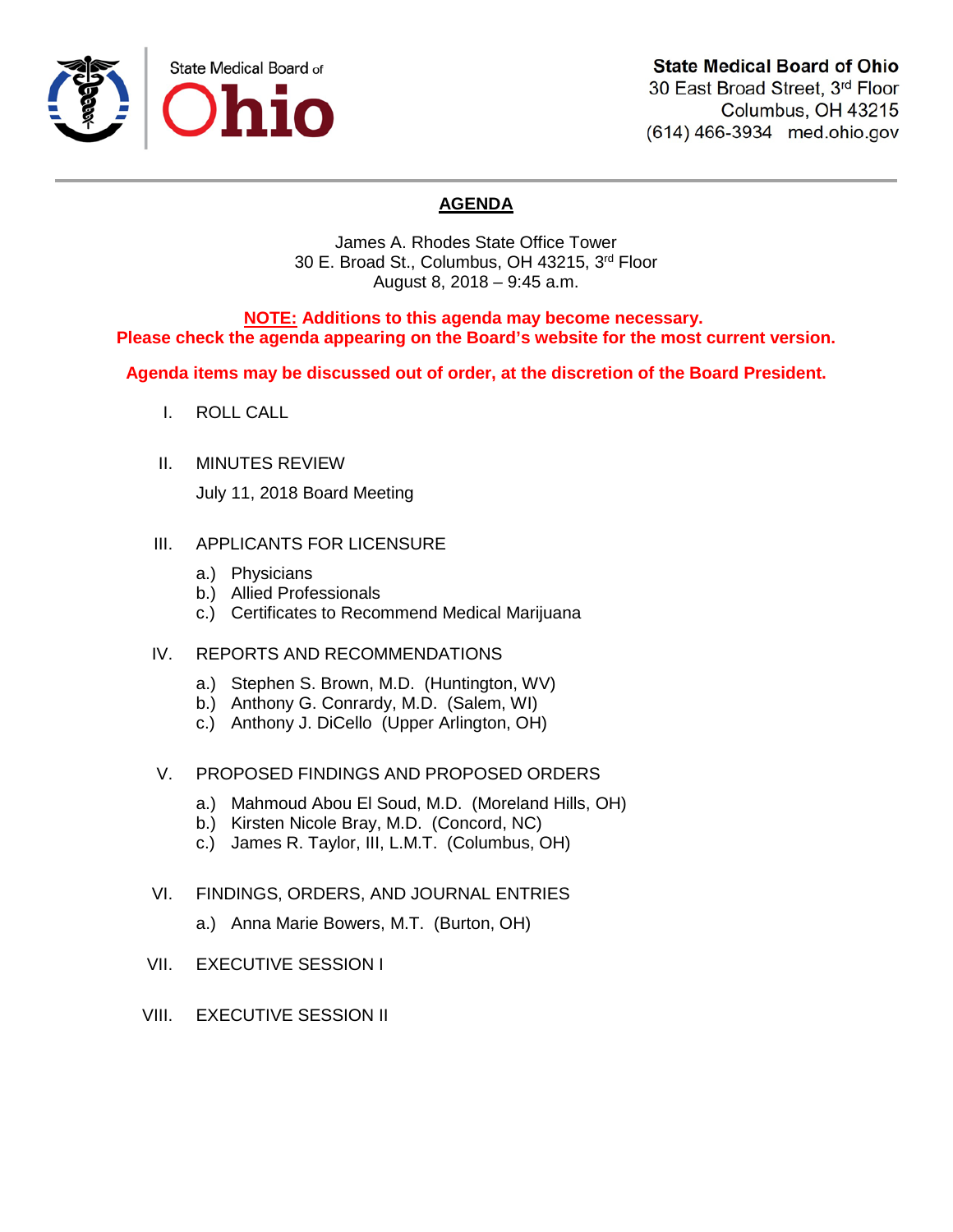## **BOARD AGENDA**

#### August 8, 2018 10:00 a.m. (Continued)

TOPIC **Example 2012 12:20 PAGE NO.** PAGE NO.

- IX. SETTLEMENT AGREEMENTS
- X. NOTICES OF OPPORTUNITY FOR HEARING, ORDERS OF SUMMARY SUSPENSION, ORDERS OF IMMEDIATE SUSPENSION, AND ORDERS OF AUTOMATIC SUSPENSION
- XI. RULES & POLICIES
	- a.) Rules 4731-28-02 through 4731-28-05
- XII. CONFIDENTIAL MONITORING PROGRAM PARTICIPATION AGREEMENT
- XIII. OPERATIONS REPORT
- XIV. DIETETICS ADVISORY COUNCIL REPORT
- XV. REPORTS BY ASSIGNED COMMITTEES

#### **Finance Committee Report**

- a.) Officer or Staff Reports
	- i. Medical Board Fiscal Update
	- ii. Other Reports
- b.) Existing Medical Board Fiscal Matters
- c.) New Medical Board Fiscal Matters
- d.) Action Item Review

#### **Policy Committee Report**

- a.) Legislative Review
- b.) Rule Review Update
- c.) Board Metrics Internal Management Rules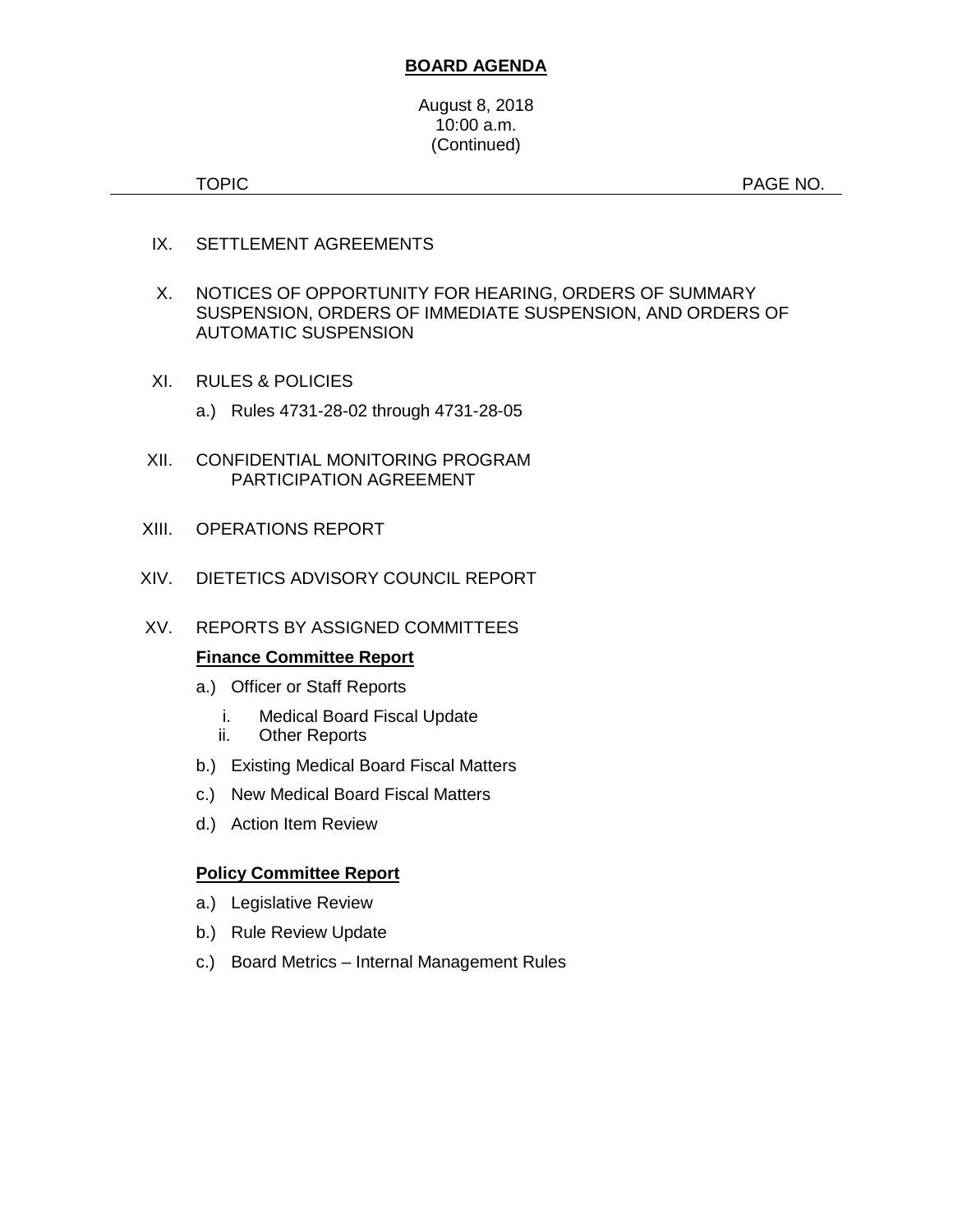## **BOARD AGENDA**

#### August 8, 2018 10:00 a.m. (Continued)

TOPIC **PAGE NO.** 

## XV. REPORTS BY ASSIGNED COMMITTEES (con't)

## **Licensure Committee Report**

- a.) Respiratory Care Continuing Education Course Approval
	- i. Presentation: "Applying Critical Thinking to an Ethical Dilemma"
	- ii. Presentation: "The Hell of the Irrevocable: Reasons for Caution with Genetic Testing"
- b.) Dietetics Continuing Education Portfolios
- c.) Licensure Application Reviews
- i. Shyamala Bheemisetty, M.D.
- ii. Carol Standridge Prychodnik, M.T.
- iii. Holly Jean Sorenson, M.T.
- d.) Massage Therapist Curriculum Requirements Rule

## **Physician Assistant/Scope of Practice Committee Report**

a.) Proposed Rule, Massage Therapist Scope of Practice

## **Compliance Committee Report**

## XVI. PROBATIONARY REQUESTS

- a.) Malak S. Adib, M.D. (Kettering, OH)
- b.) Kirstin D. Felumlee, M.T. (Waynesville, OH)
- c.) David J. Fishman, M.D. (Chagrin Falls, OH)
- d.) John K. Krebs, M.D. (Cheffield Village, OH)
- e.) Andrew J. Kuntzman, M.T. (Vandalia, OH)
- f.) Muyuan Ma, M.D. (Cleveland, OH)
- g.) Adam C. Maier, D.O. (Columbus, OH)
- h.) James A. Marsh, Jr., D.O. (Milan, OH)
- i.) Cassandra R. Parrott, D.O. (Cleveland Heights, OH)
- j.) David A. Tracy, M.D. (Brecksville, OH)
- k.) Aubrey D. Winkler, P.A. (Cleveland, OH)
- l.) Peter C. Johnson, M.D. (Northwood, OH)

## XVII. REINSTATEMENT REQUESTS

a.) Saul I. Blecher, M.D.

## XVIII. FINAL PROBATIONARY APPEARANCES (none)